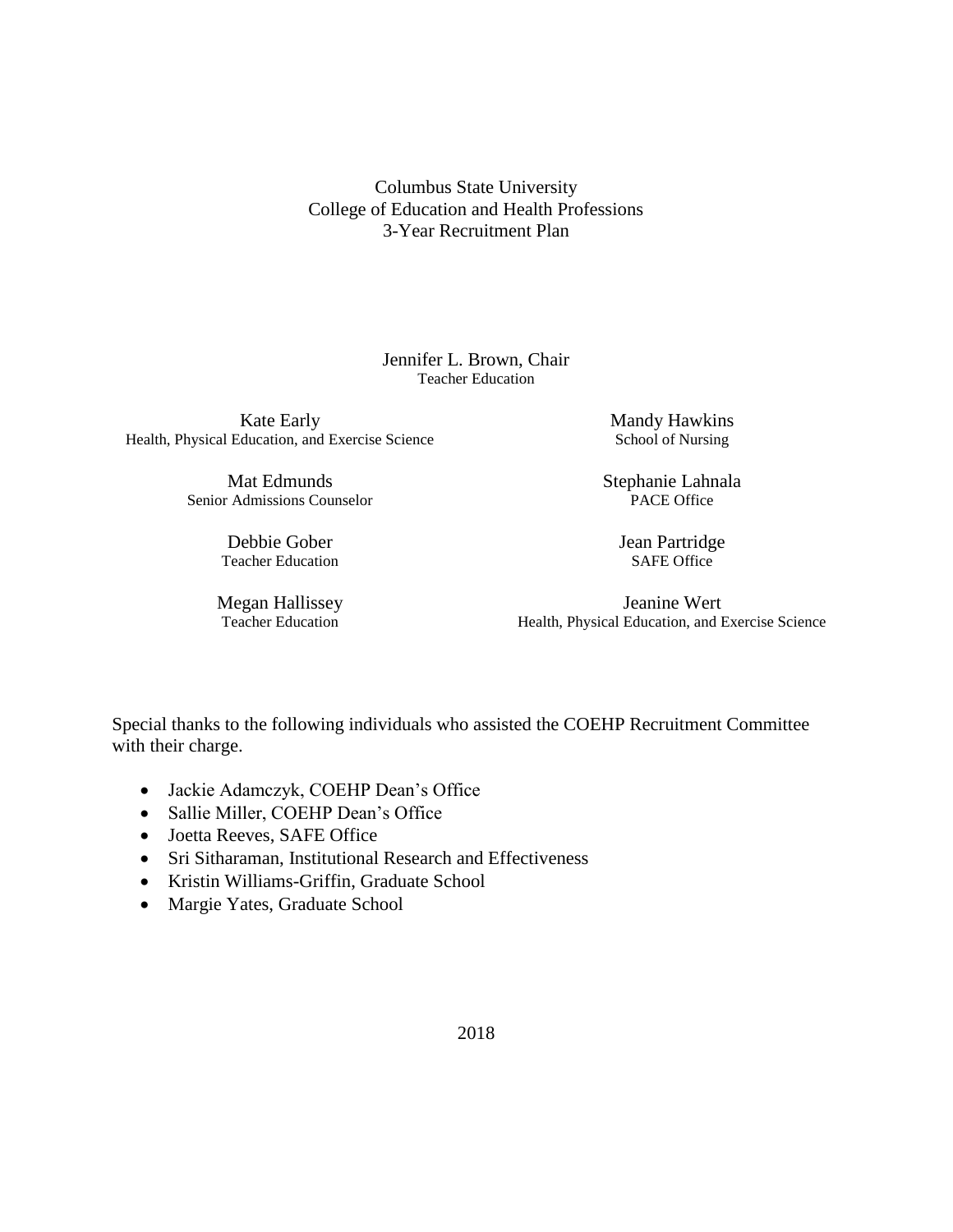| Objective 1.1: Improve customer experience and College visibility16                       |
|-------------------------------------------------------------------------------------------|
| Objective 1.2: Increase communication with Discovery Days registrants. 16                 |
| Objective 1.3: Increase the diversity of the admitted pool of undergraduate and graduate  |
|                                                                                           |
| Objective 1.4: Increase recruitment activities with targeted primary and secondary feeder |
|                                                                                           |
|                                                                                           |
|                                                                                           |
|                                                                                           |
|                                                                                           |
|                                                                                           |

## **Table of Contents**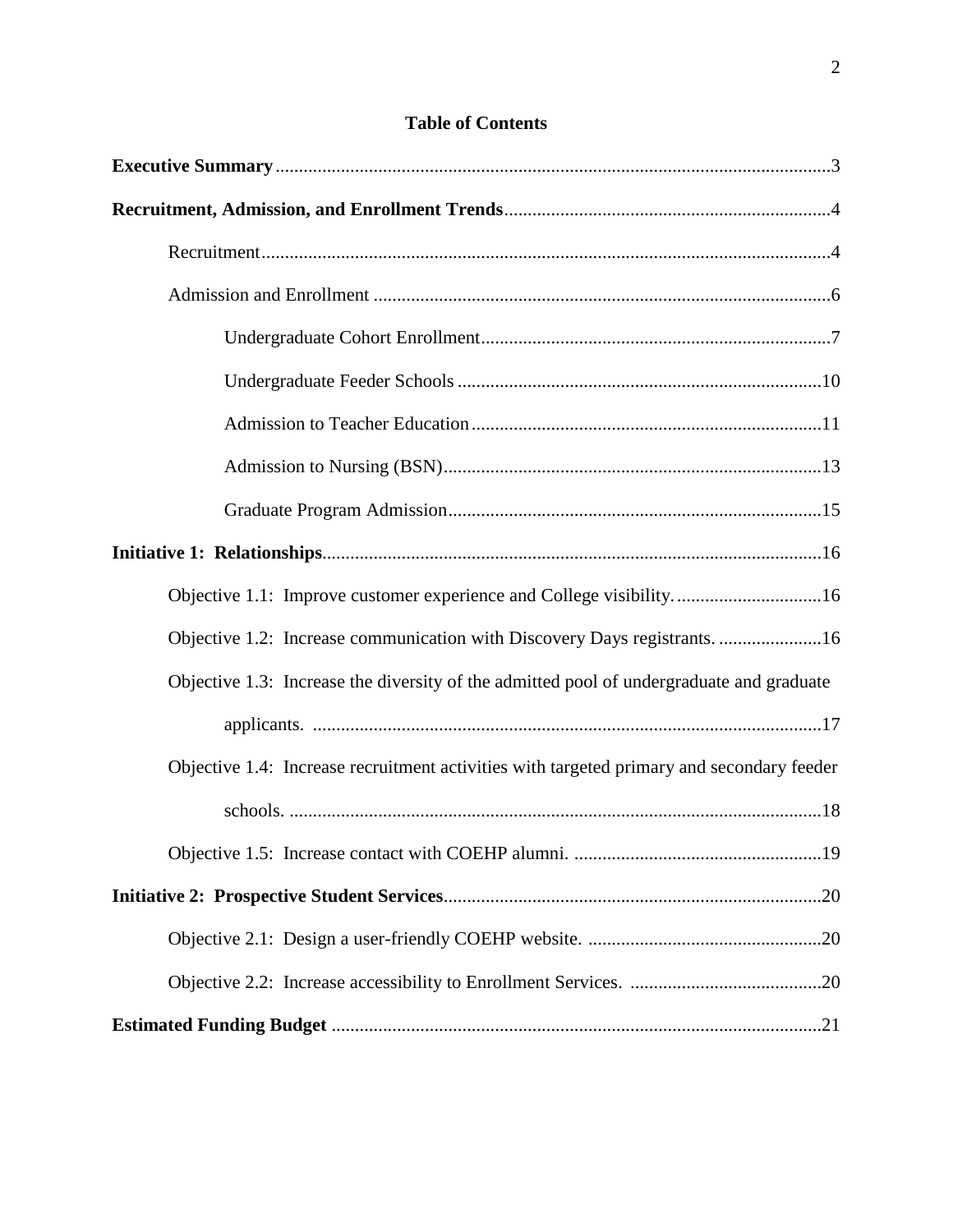#### **Executive Summary**

The recruitment ad hoc committee was initiated in December 2017. The Dean's charge for this committee was to develop a recruitment plan for the College of Education and Health Professions to increase the pool of undergraduate and graduate applicants, particularly related to diverse and highly qualified candidates.

 initiatives: Relationships and Prospective Student Services. A goal for each initiative along with Beginning in December 2017, the committee members itemized current recruitment efforts and brainstormed recruitment ideas. In February 2018, the committee examined baseline recruitment, admission, and enrollment data trends for all undergraduate and graduate programs within the College. After establishing a baseline, the committee created two recruitment subsequent objectives and actionable items were drafted based on baseline data, current recruitment efforts, and ideas for increasing enrollment. Some actionable items derived from current departmental or program recruitment efforts.

 be reviewed annually so the College's recruitment plan can be modified accordingly. This efforts, a proposed budget was included to estimate expenses. The projected expense for each The implementation timeline for this recruitment plan is fall 2018 through summer 2021. The committee strongly recommends that trends in recruitment, admission, and enrollment data recruitment plan outlines the College's baseline recruitment, admission, and enrollment data, then it presents the two initiatives with objectives and actionable items. For new recruitment actionable item was included in parentheses.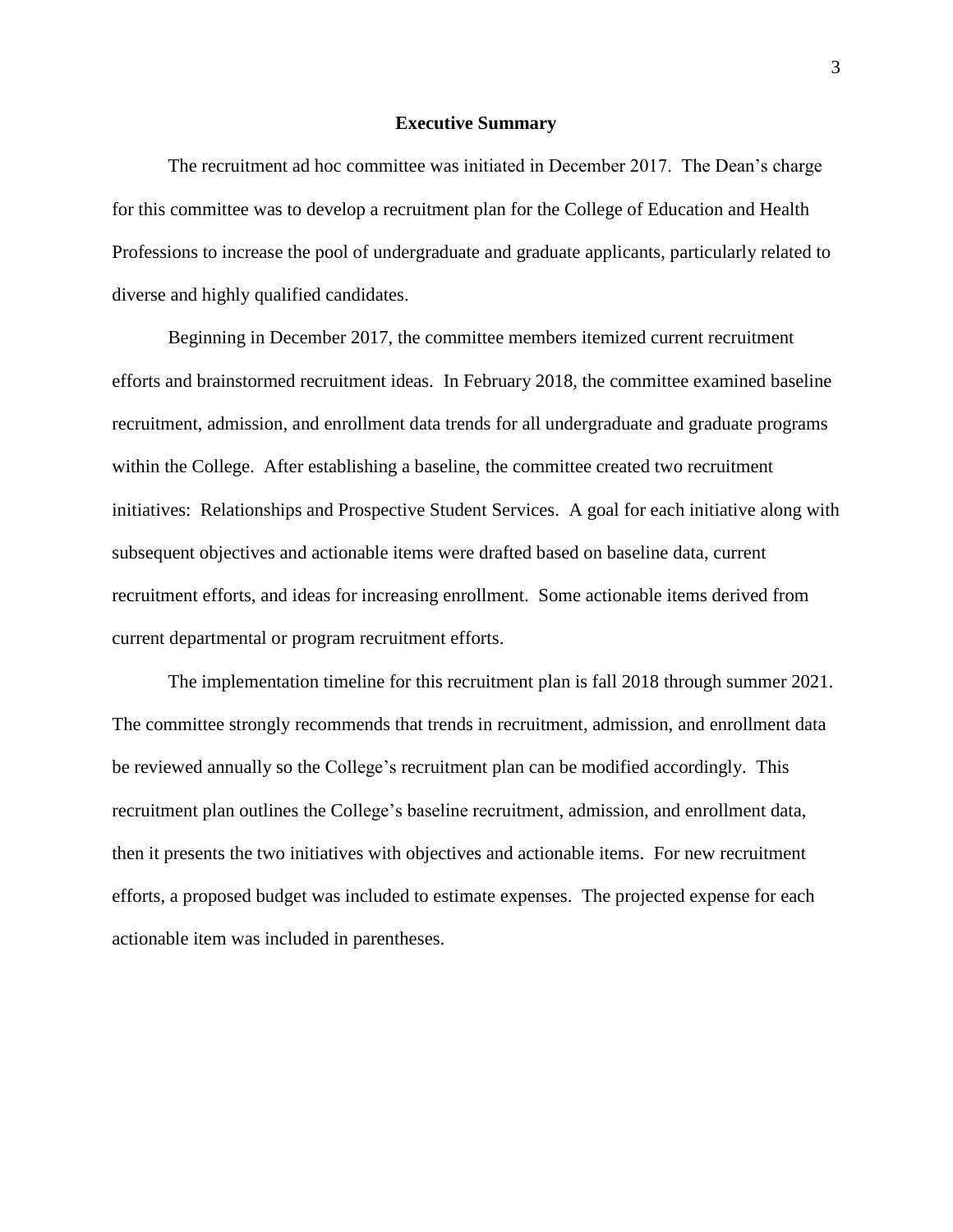### **Recruitment, Admission, and Enrollment Trends**

### **Recruitment**

The only data source available for current recruitment efforts was the registration and attendance records for Discovery Days. Tables 1 and 2 along with Figures 1 and 2 displays the frequency counts for undergraduate and graduate Discovery Days.

Table 1

*Frequency Counts for Undergraduate Discovery Days Registrants and Attendees by Academic Year* 

|             | AY 2016 | AY 2017 | AY 2018* |
|-------------|---------|---------|----------|
| Registrants | 860     | 1,053   | 1,072    |
| Attendees   | 529     | 555     | 556      |

*Note*: Approximately 45% of registrants did not attend the scheduled event. March event was added in AY 2017.



*Figure 1.* Frequency of Registrants and Attendees for Undergraduate Discovery Days by Academic Year.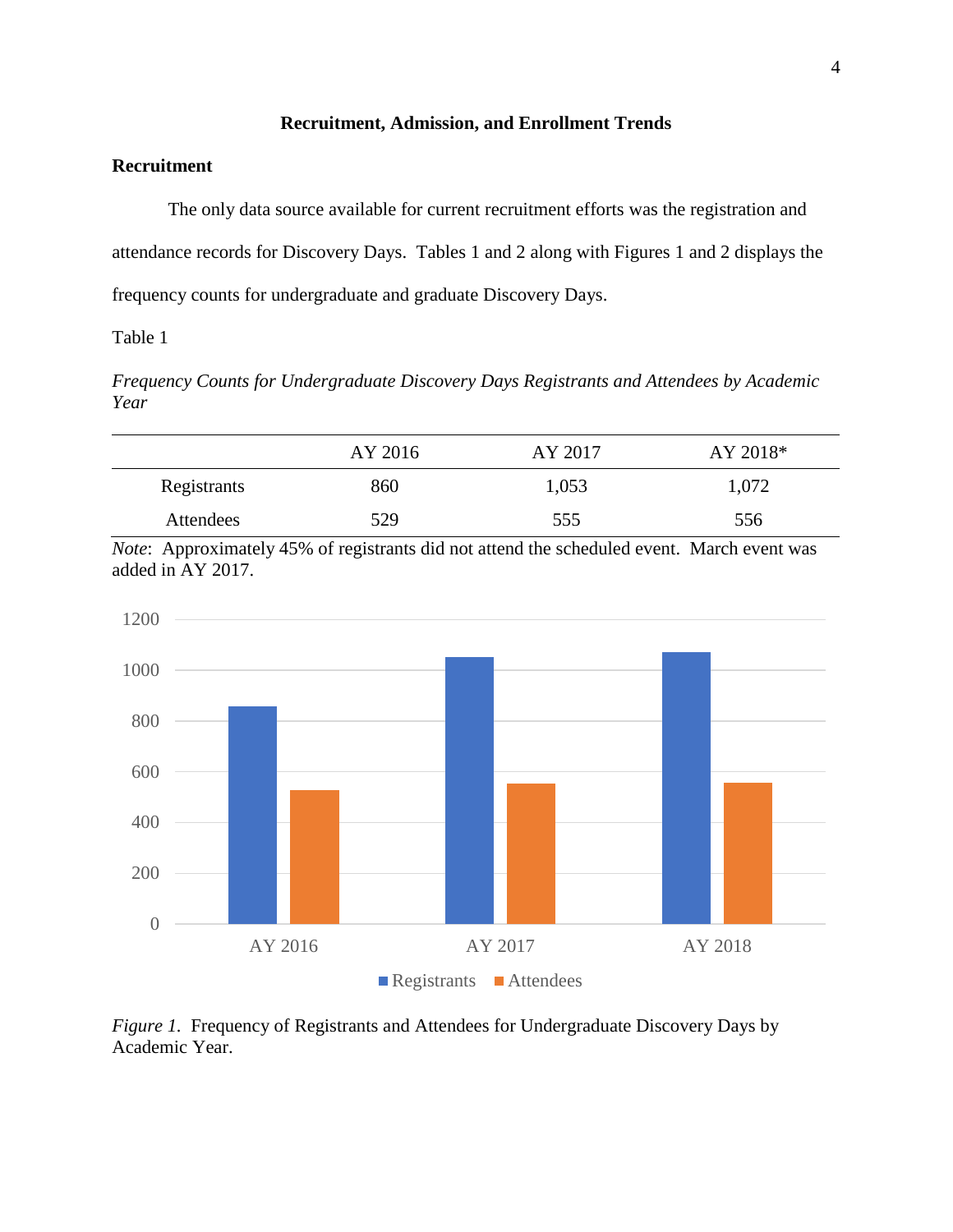### Table 2

*Frequency Counts for Graduate Discovery Days Registrants and Attendees by Year* 

|             | AY 2016 | AY 2017 | AY 2018* |
|-------------|---------|---------|----------|
| Registrants | 80      | 103     | 95       |
| Attendees   |         | 30      | 28       |

*Note*: Approximately 63.3% of registrants did not attend the scheduled event. March event was added in AY 2017.



*Figure 2.* Frequency of Registrants and Attendees for Graduate Discovery Days by Academic Year.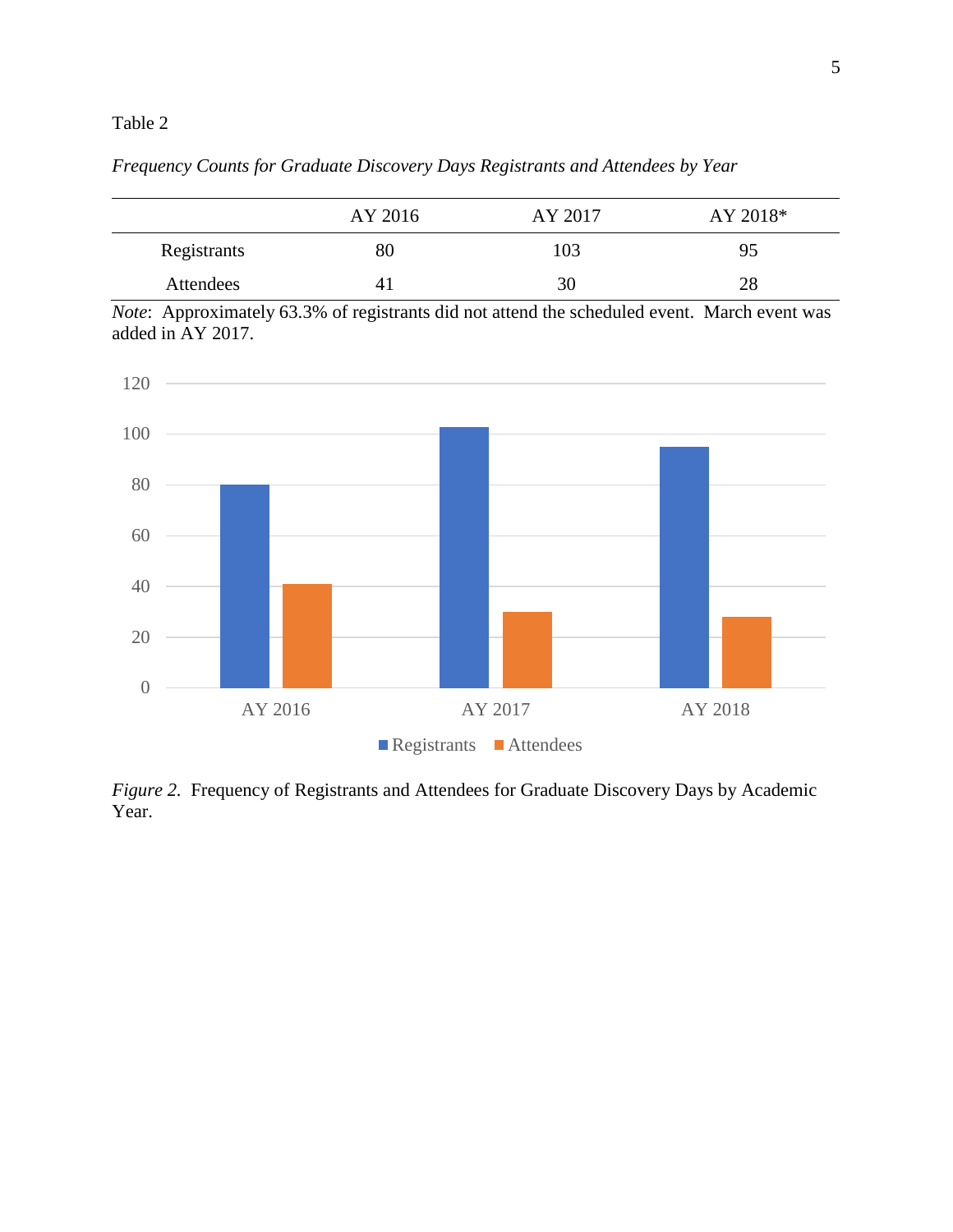### **Admission and Enrollment**

 declared a major within the College from fall 2013 to fall 2016. The undergraduate feeder levels followed by Figure 5, which presents the overall percentages. These above data were There were various data sources available for admission and enrollment within the College. Table 3 along with Figures 3 and 4 present the undergraduate fall cohort demographic data by gender and racial classification. Table 4 displays the initially declared majors for the four undergraduate fall cohorts. These students were incoming freshmen who had initially schools for the fall 2017 undergraduate cohort were itemized by primary, secondary, and tertiary obtained from the Office of Institutional Research and Effectiveness.

 to AY 2018. These data were obtained from the PACE Office and PAAR data. Table 7 displays graduate admission by program from AY 2016 to AY 2018. These data were obtained from Table 5 along with Figures 6 and 7 present the demographics for undergraduate students admitted into Teacher Education Programs from AY 2016 to AY 2018. These data were obtained from the SAFE Office. Table 6 along with Figures 8 and 9 present the number of undergraduate students admitted into the online and face-to-face BSN programs from AY 2016 PAAR data.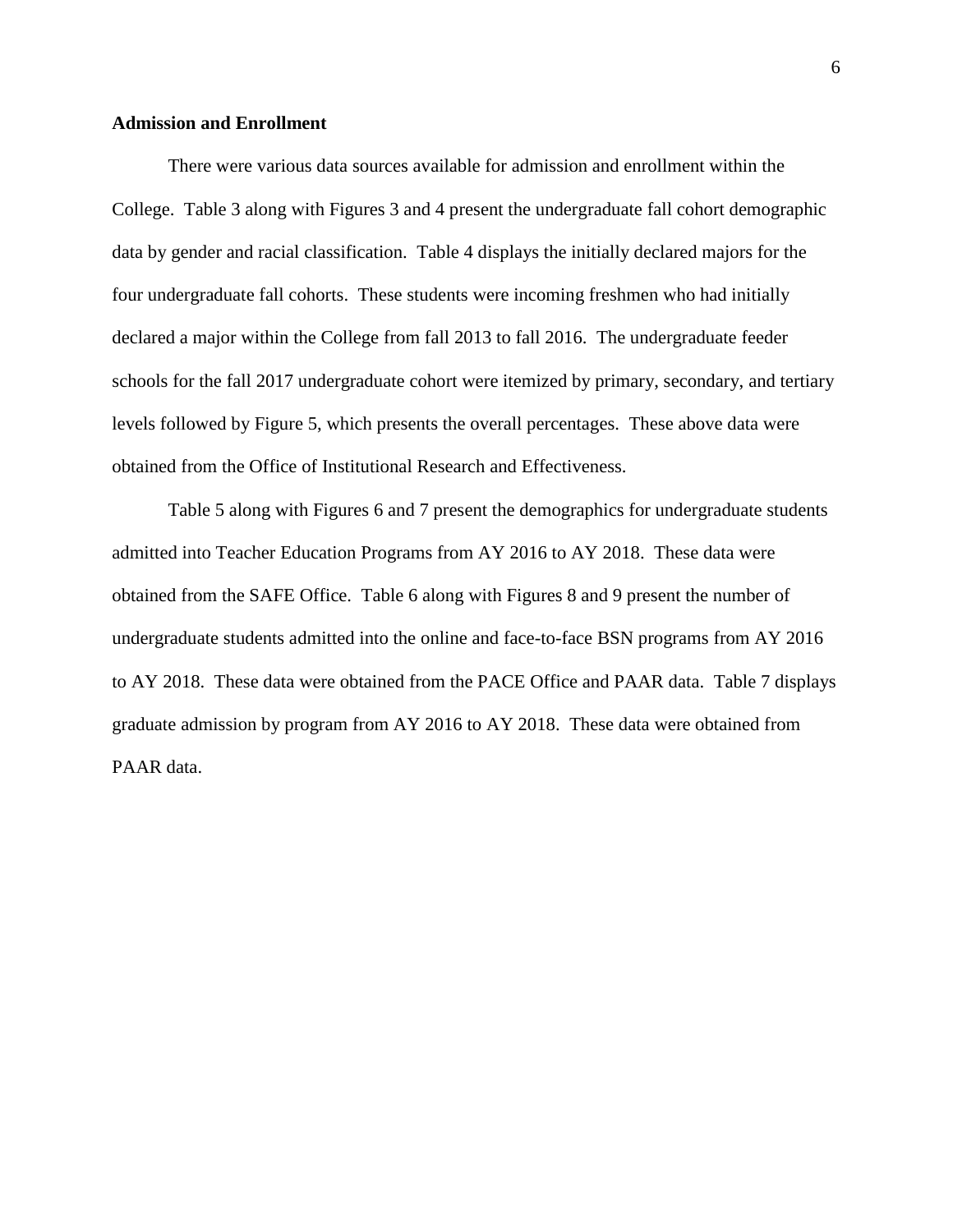## Table 3

*Frequency and Percentages of Gender and Racial Classification by Fall Cohort* 

| Cohort | Female     | Male       | White      | <b>Black</b> | Other      | Cohort<br>Total |
|--------|------------|------------|------------|--------------|------------|-----------------|
| 2013   | 208        | 57         | 139        | 94           | 32         | 265             |
|        | (78.5%)    | (21.5%)    | $(52.5\%)$ | $(35.5\%)$   | $(12.1\%)$ | $(100.0\%)$     |
| 2014   | 158        | 60         | 130        | 69           | 19         | 218             |
|        | (72.5%)    | (27.5%)    | $(59.6\%)$ | (31.7%)      | $(8.7\%)$  | $(100.0\%)$     |
| 2015   | 176        | 70         | 133        | 96           | 17         | 246             |
|        | $(71.5\%)$ | (28.5%)    | $(54.1\%)$ | $(39.0\%)$   | $(6.9\%)$  | $(100.0\%)$     |
| 2016   | 152        | 66         | 104        | 89           | 25         | 218             |
|        | $(69.7\%)$ | $(30.3\%)$ | (47.7%)    | $(40.8\%)$   | $(11.5\%)$ | $(100.0\%)$     |



*Figure 3.* Frequency of Gender by Fall Cohort.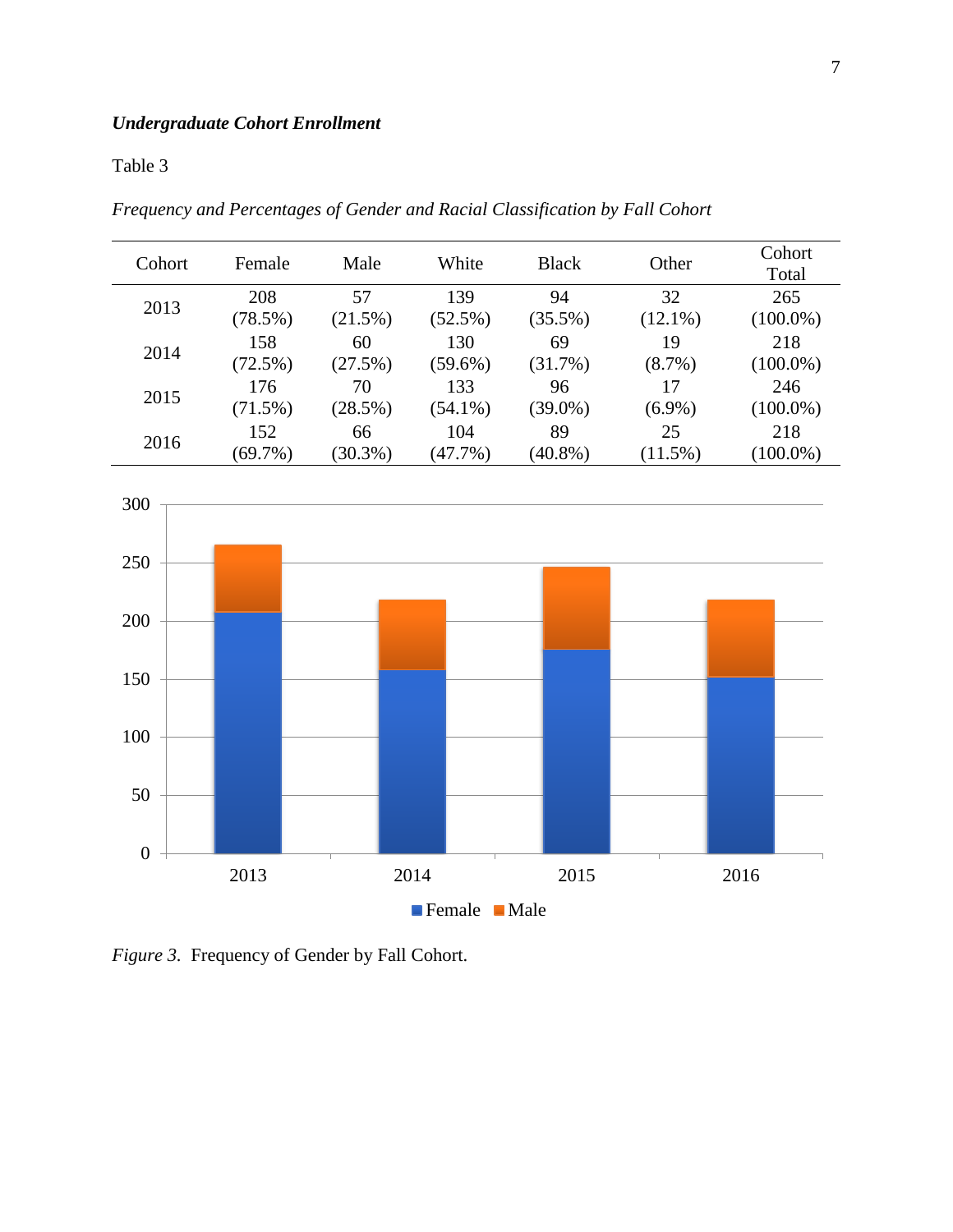

*Figure 4.* Frequency of Racial Classification by Fall Cohort.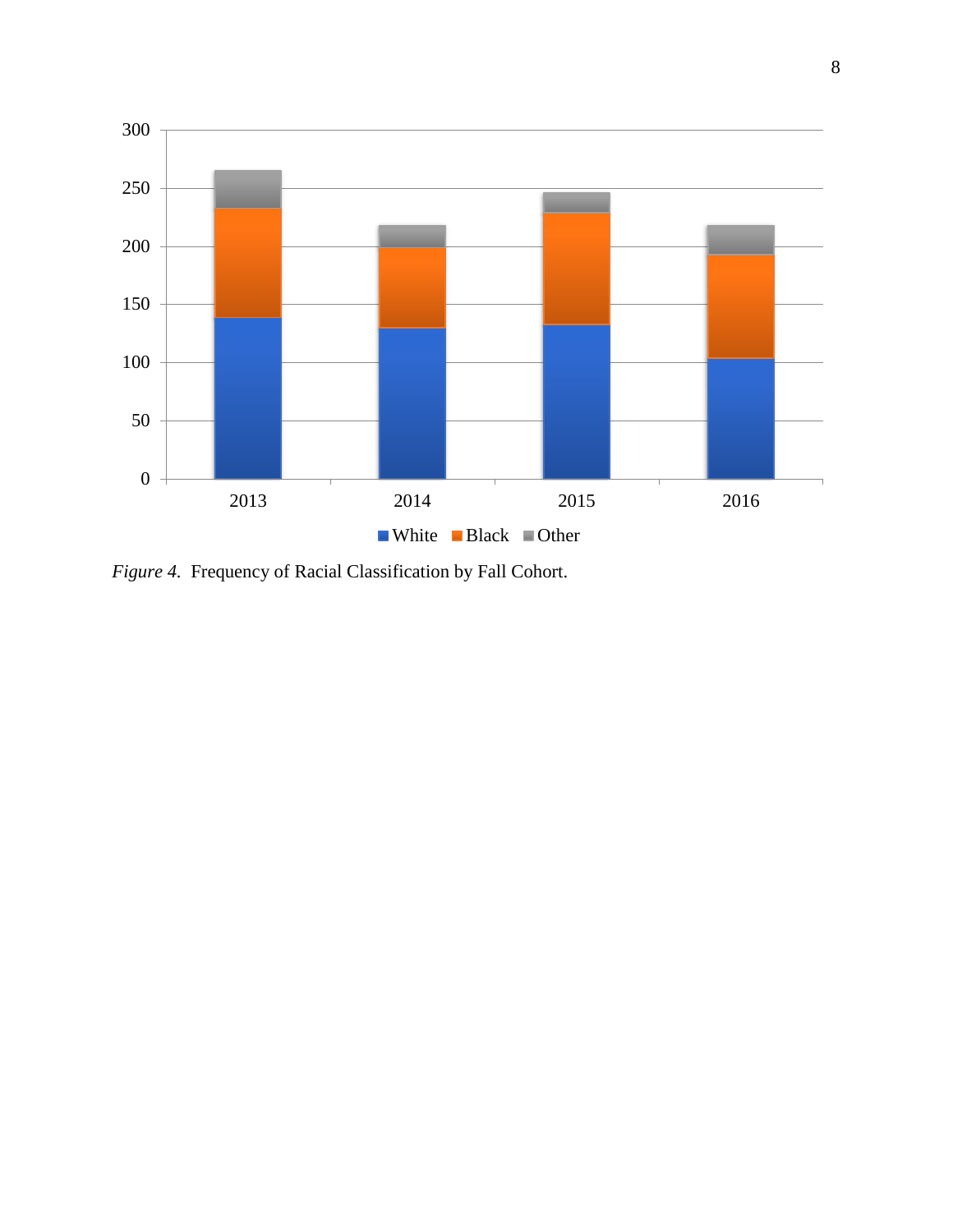### Table 4

|                                | <b>Fall Cohorts</b> |             |             |             |  |
|--------------------------------|---------------------|-------------|-------------|-------------|--|
| Declared Major                 | 2013                | 2014        | 2015        | 2016        |  |
| Early Childhood Education      | 44                  | 25          | 26          | 19          |  |
|                                | $(16.6\%)$          | $(11.5\%)$  | $(10.6\%)$  | $(8.7\%)$   |  |
| <b>Middle Grades Education</b> | 7                   | 4           | 6           | 3           |  |
|                                | $(2.6\%)$           | $(1.8\%)$   | $(2.4\%)$   | $(1.4\%)$   |  |
|                                | 13                  | 18          | 7           | 13          |  |
| <b>Secondary Education</b>     | $(4.9\%)$           | $(8.3\%)$   | $(2.8\%)$   | $(6.0\%)$   |  |
|                                | 8                   | 5           | 3           | 2           |  |
| <b>Special Education</b>       | $(3.0\%)$           | $(2.3\%)$   | $(1.2\%)$   | $(0.9\%)$   |  |
|                                | 5                   | 4           | 2           | 4           |  |
| Health & Physical Education    | $(1.9\%)$           | $(1.8\%)$   | $(0.8\%)$   | $(1.8\%)$   |  |
|                                | 27                  | 28          | 33          | 27          |  |
| <b>Fine Arts Education</b>     | $(10.2\%)$          | $(12.8\%)$  | $(13.4\%)$  | $(12.4\%)$  |  |
|                                | 111                 | 95          | 97          | 98          |  |
| <b>Nursing</b>                 | $(41.9\%)$          | $(43.6\%)$  | $(39.4\%)$  | $(45.0\%)$  |  |
|                                | 14                  | 8           | 22          | 17          |  |
| <b>Health Science</b>          | $(5.3\%)$           | $(3.7\%)$   | $(8.9\%)$   | $(7.8\%)$   |  |
|                                | 36                  | 31          | 50          | 35          |  |
| <b>Exercise Science</b>        | $(13.6\%)$          | $(14.2\%)$  | $(20.3\%)$  | $(16.1\%)$  |  |
|                                | 265                 | 218         | 246         | 218         |  |
| <b>Cohort Total</b>            | $(100.0\%)$         | $(100.0\%)$ | $(100.0\%)$ | $(100.0\%)$ |  |

# *Frequency and Percentages of Initially Declared Majors by Fall Cohort*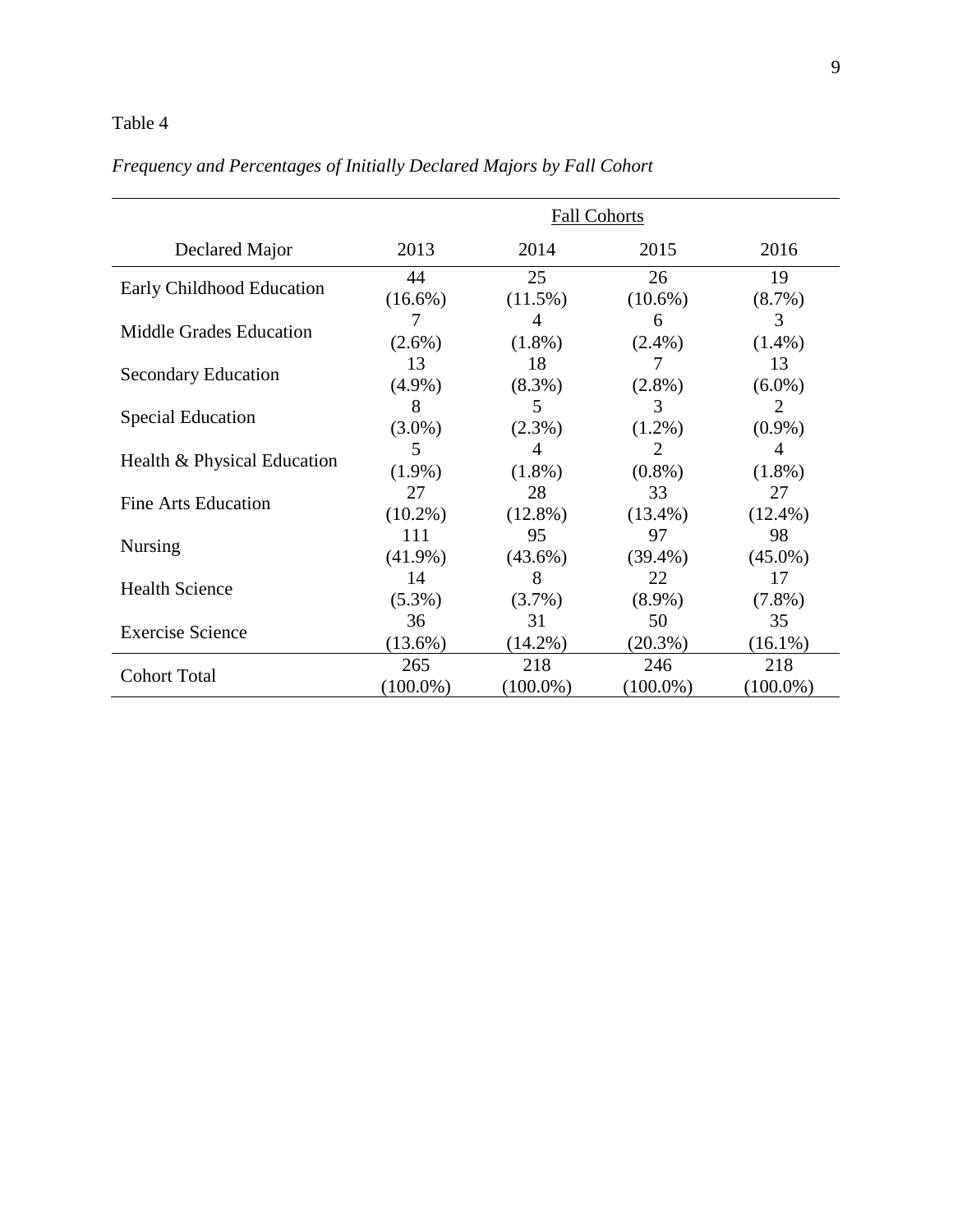### *Undergraduate Feeder Schools*

Primary Feeder Schools for the fall 2017 undergraduate cohort (*n* = 265)

- 1. Harris County High School (Hamilton, GA)
	- a. 33 students who majored in Early Childhood Education, Exercise Science, Health Science, Middle Grades Education, Nursing, and Secondary Education.
	- b. Approximately 12.5% of fall 2017 cohort.
- 2. Northside High School (Columbus, GA)
	- a. 21 students who majored in Early Childhood Education, Exercise Science, Health Science, Middle Grades Education, Nursing, Secondary Education, and Special Education.
	- b. Approximately 7.9% of fall 2017 cohort.
- 3. Hardaway High School (Columbus, GA)
	- a. 14 students who majored in Early Childhood Education, Exercise Science, Nursing, and Secondary Education.
	- b. Approximately 5.3% of fall 2017 cohort.

Secondary Feeder Schools for the fall 2017 undergraduate cohort

- 1. Columbus High School (Columbus, GA)
	- a. 11 students who majored in Early Childhood Education, Exercise Science, Health Science, and Nursing.
- 2. Shaw High School (Columbus, GA)
	- a. 9 students who majored in Early Childhood Education, Exercise Science, Health Science, and Nursing
- 3. Chattahoochee County High School (Cusseta, GA)
	- a. 6 students who majored in Early Childhood Education, Exercise Science, and Nursing.

Tertiary Feeder Schools with 4 to 5 students for the fall 2017 undergraduate cohort

- Calvary Christian School (Columbus, GA)
- Glenwood School (Phenix City, AL)
- Kendrick High School (Columbus, GA)
- Lee County High School (Leesburg, GA)
- Marion County High School (Buena Vista, GA)
- Newnan High School (Newnan, GA)
- Smiths Station High School (Smiths, AL)
- Taylor County High School (Butler, GA)
- Troup County Comprehensive High School (LaGrange, GA)
- Tucker High School (Tucker, GA)
- William H. Spencer High School (Columbus, GA)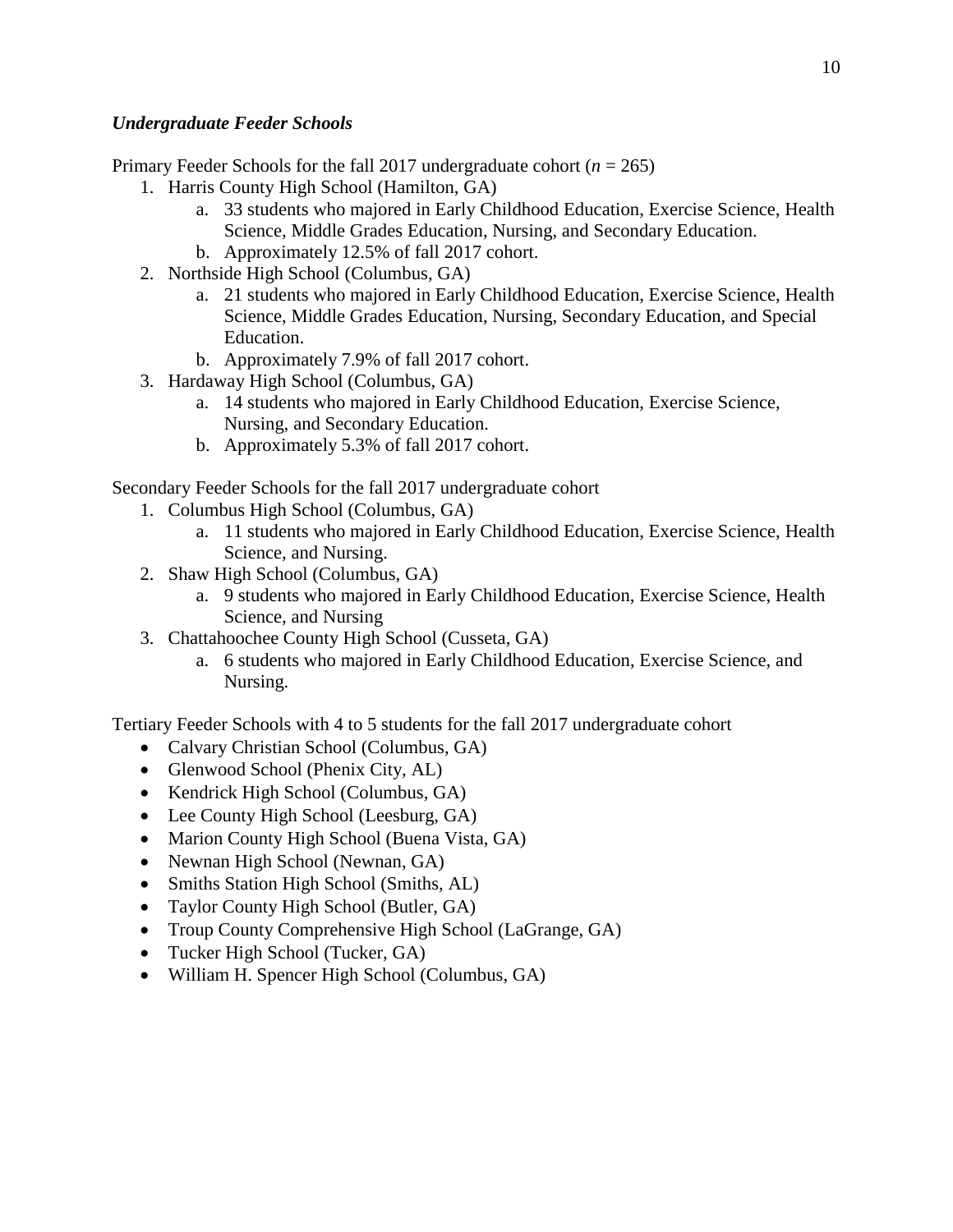



### *Admission to Teacher Education*

Table 5

*Frequency and Percentages of Gender and Racial Classification for Undergraduate Students Admitted into the Teacher Education Programs by Academic Year* 

| Cohort   | Female     | Male       | White      | <b>Black</b> | Other     | Cohort<br>Total |
|----------|------------|------------|------------|--------------|-----------|-----------------|
| AY 2016  | 135        | 45         | 125        | 47           | 8         | 180             |
|          | $(75.0\%)$ | $(25.0\%)$ | $(69.4\%)$ | $(26.1\%)$   | $(4.4\%)$ | $(100.0\%)$     |
| AY 2017  | 91         | 49         | 94         | 40           | 6         | 140             |
|          | $(65.0\%)$ | $(35.0\%)$ | $(67.1\%)$ | $(28.6\%)$   | $(4.3\%)$ | $(100.0\%)$     |
|          | 80         | 45         | 94         | 27           | 4         | 125             |
| AY 2018* | $(64.0\%)$ | $(36.0\%)$ | $(75.2\%)$ | (21.6%)      | $(3.2\%)$ | $(100.0\%)$     |
|          |            |            |            |              |           |                 |

*Note:* Students are still being admitted for AY 2018.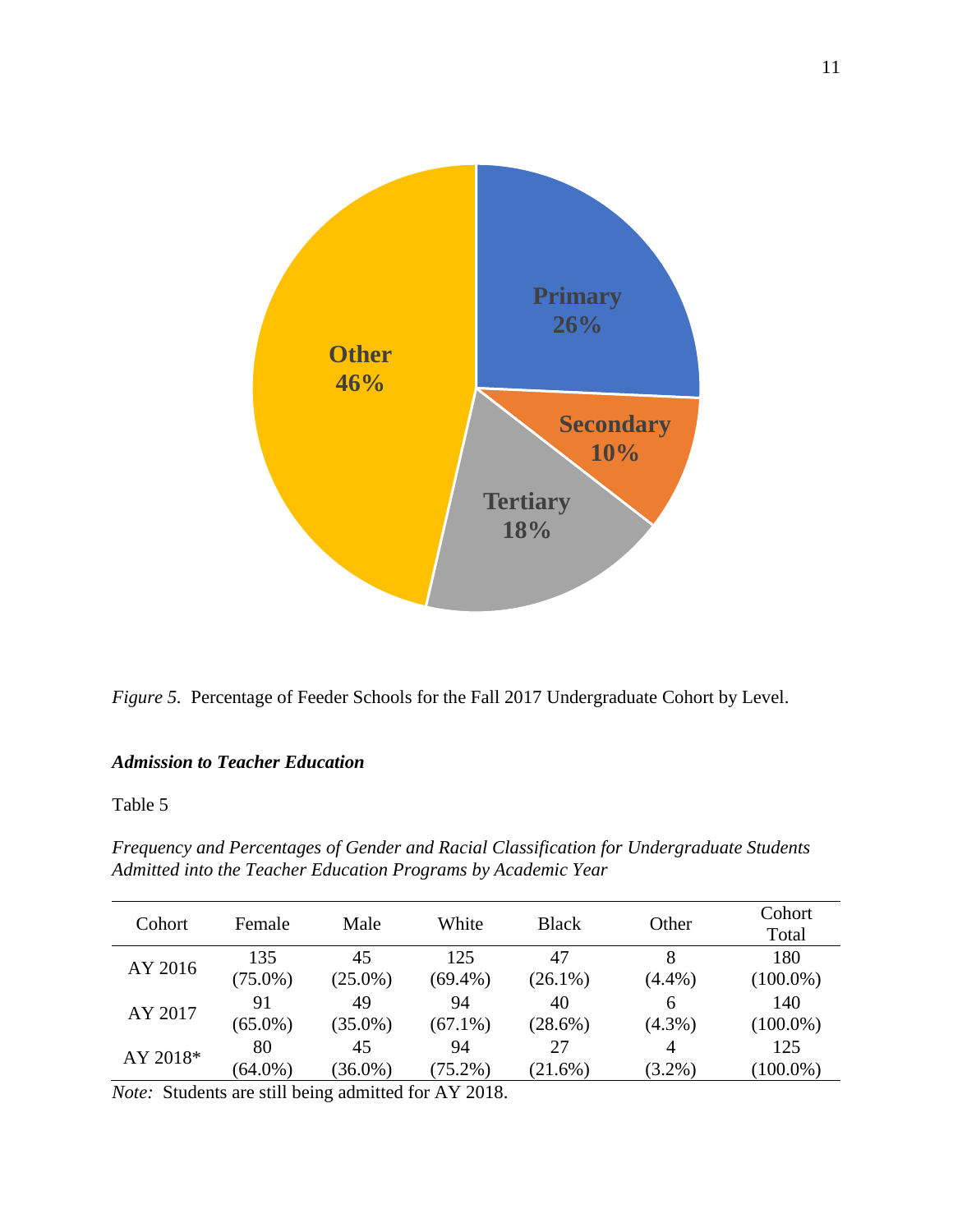

*Figure 6.* Frequency of Gender for Undergraduate Students Admitted into Teacher Education Programs for AY 2016 through AY 2018.



*Figure 7.* Frequency of Racial Classification for Undergraduate Students Admitted into Teacher Education Programs for AY 2016 through AY 2018.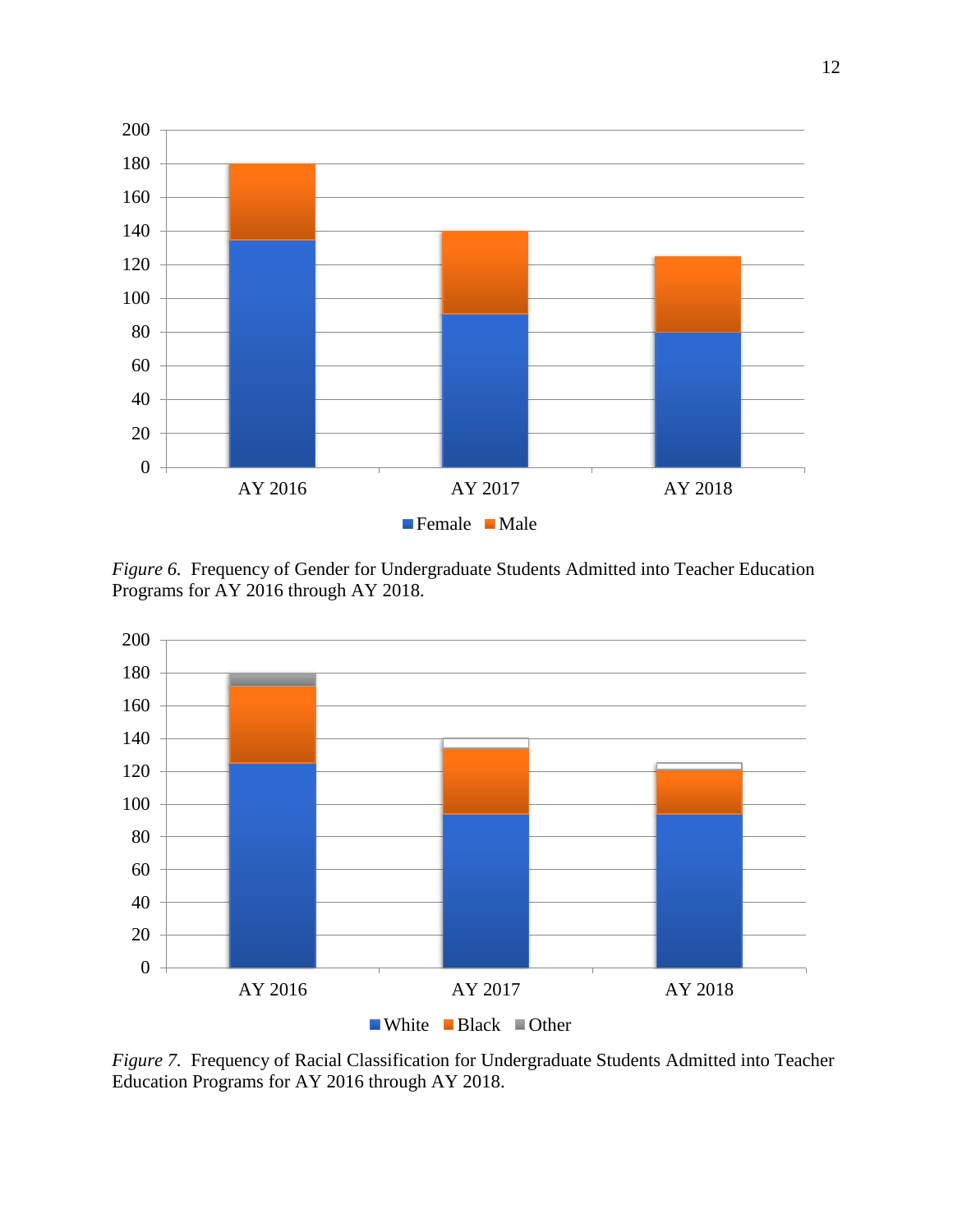# *Admission to Nursing (BSN)*

Table 6

| Frequency Counts for Undergraduate Students Admitted into the Online and Face-to-Face BSN |  |  |  |  |
|-------------------------------------------------------------------------------------------|--|--|--|--|
| Programs by Semester and Academic Year                                                    |  |  |  |  |

| Academic Year | Semester | Online           | Face-to-Face     |
|---------------|----------|------------------|------------------|
|               |          | $\boldsymbol{n}$ | $\boldsymbol{n}$ |
|               | Summer   | 22               |                  |
| 2016          | Fall     | 93               | 104              |
|               | Spring   | 56               |                  |
| 2017          | Summer   | $24\,$           |                  |
|               | Fall     | 62               | 99               |
|               | Spring   | 75               |                  |
| 2018          | Summer   | 29               |                  |
|               | Fall     | 68               | 115              |
|               | Spring   | 50               |                  |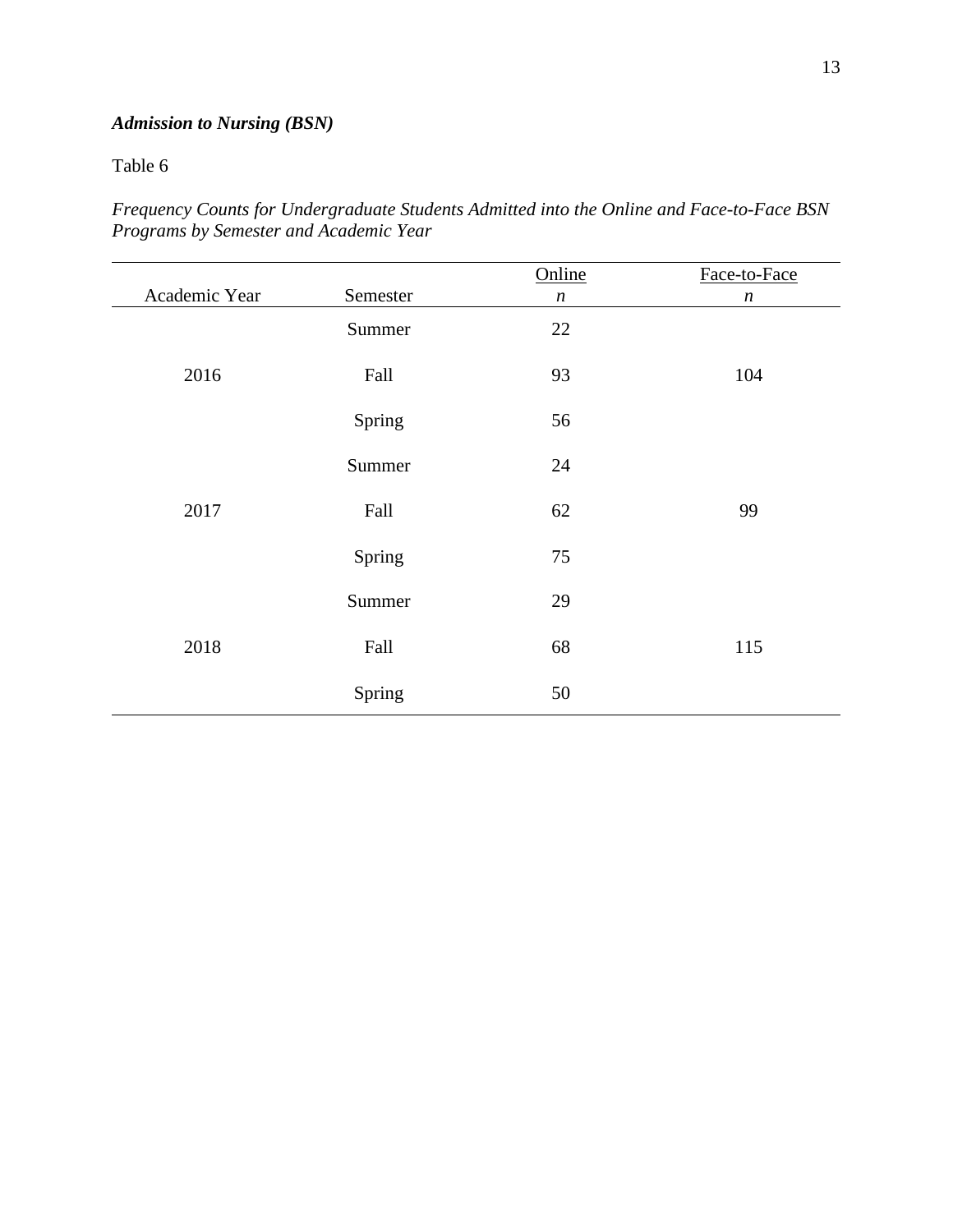

*Figure 8.* Frequency Counts for Undergraduate Students Admitted into the Online BSN Program by Semester for AY 2016 through AY 2018.



*Figure 9.* Frequency Counts for Undergraduate Students Admitted into the Face-to-Face BSN Program for AY 2016 through AY 2018.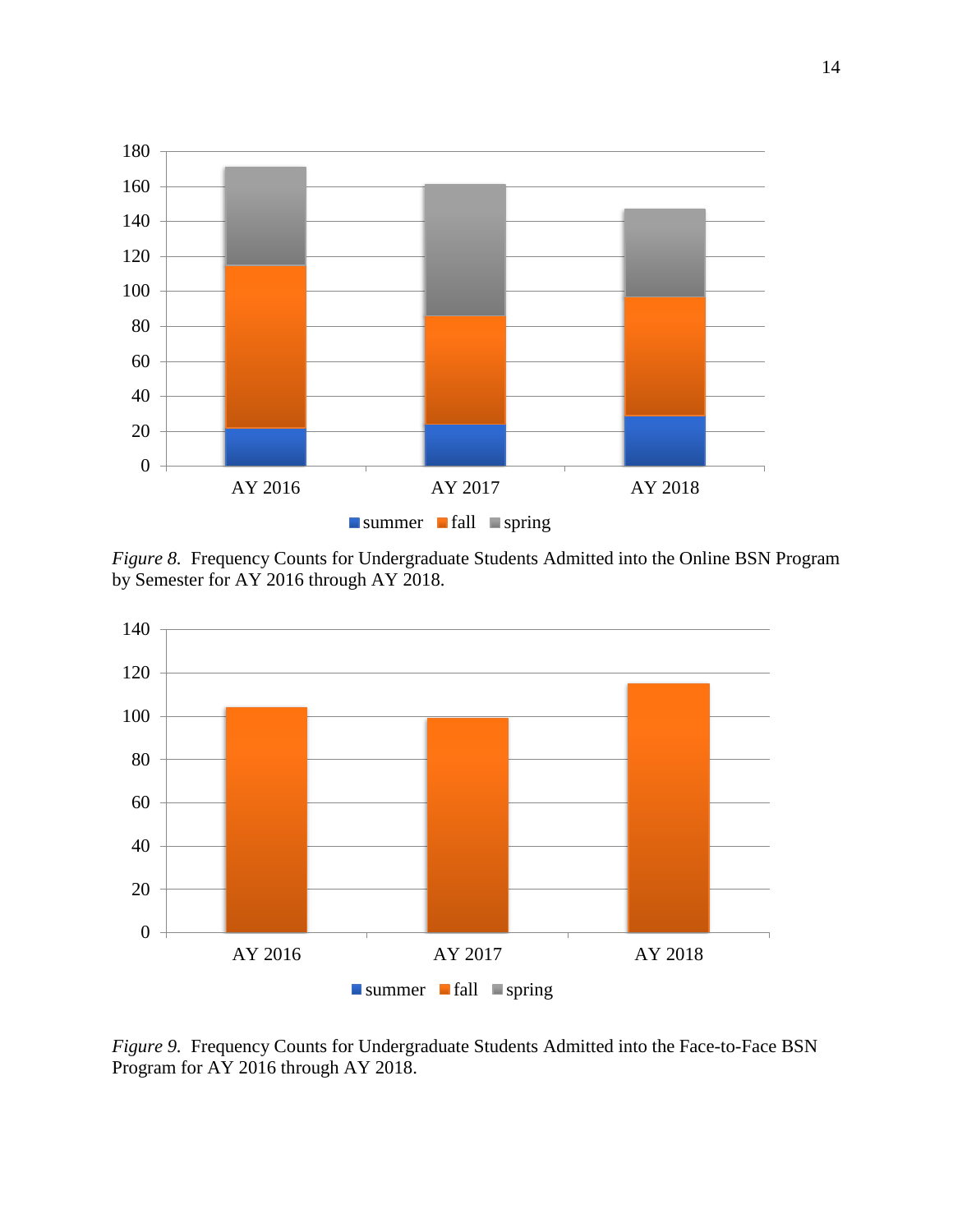# *Graduate Program Admission*

Table 7

*Frequency Counts for Students Admitted into the Graduate Programs by Academic Year* 

| Program                              | AY 2016        | AY 2017        | AY 2018        |
|--------------------------------------|----------------|----------------|----------------|
| <b>MAT</b> in Art Education          | 1              | $\overline{2}$ | 1              |
| MAT in Early Childhood Education     | $\overline{4}$ | 5              | $\overline{2}$ |
| MAT in Health and Physical Education | 5              | $\overline{2}$ | 3              |
| <b>MAT</b> in Middle Grades          | 1              | 1              | $\mathbf{1}$   |
| MAT in Secondary Education           | 26             | 25             | 33             |
| <b>MAT</b> in Special Education      | 5              | 12             | 5              |
| MEd in School Counseling             | 9              | 6              | 8              |
| <b>MEd in Art Education</b>          | $\mathbf{1}$   | $\theta$       | $\mathbf{1}$   |
| MEd in Curriculum and Instruction    | 30             | 24             | 29             |
| MEd in Early Childhood Education     | 7              | 11             | 26             |
| MEd in Educational Leadership        | $\theta$       | 22             | 21             |
| MEd in Health and Physical Education | 7              | $\overline{2}$ | 3              |
| MEd in Middle Grades                 | 3              | $\overline{2}$ | 3              |
| MEd in Secondary Education           | 5              | $\overline{2}$ | 3              |
| MEd in Special Education             | 59             | 58             | 27             |
| MEd in Teacher Leadership            | 15             | 12             | 17             |
| MEd in Theatre Education             | 10             | 5              | 12             |
| MS in Clinical Mental Health         | 22             | 18             | 12             |
| MS in Exercise Science               | 8              | $\overline{4}$ | 7              |
| MSN in Family Nurse Practitioner     | 27             | 74             | 3              |
| MSN in Nursing                       | 18             | 24             | 1              |
| EdS in Early Childhood Education     | 3              | 1              | 7              |
| EdS in Educational Leadership        | 125            | 146            | 3              |
| EdS in Middle Grades                 | $\overline{0}$ | 1              | 2              |
| EdS in Secondary Education           | 7              | 7              | 3              |
| EdS in Special Education             | 3              | $\overline{2}$ | 5              |
| EdD in Curriculum and Leadership     | 22             | 42             | 40             |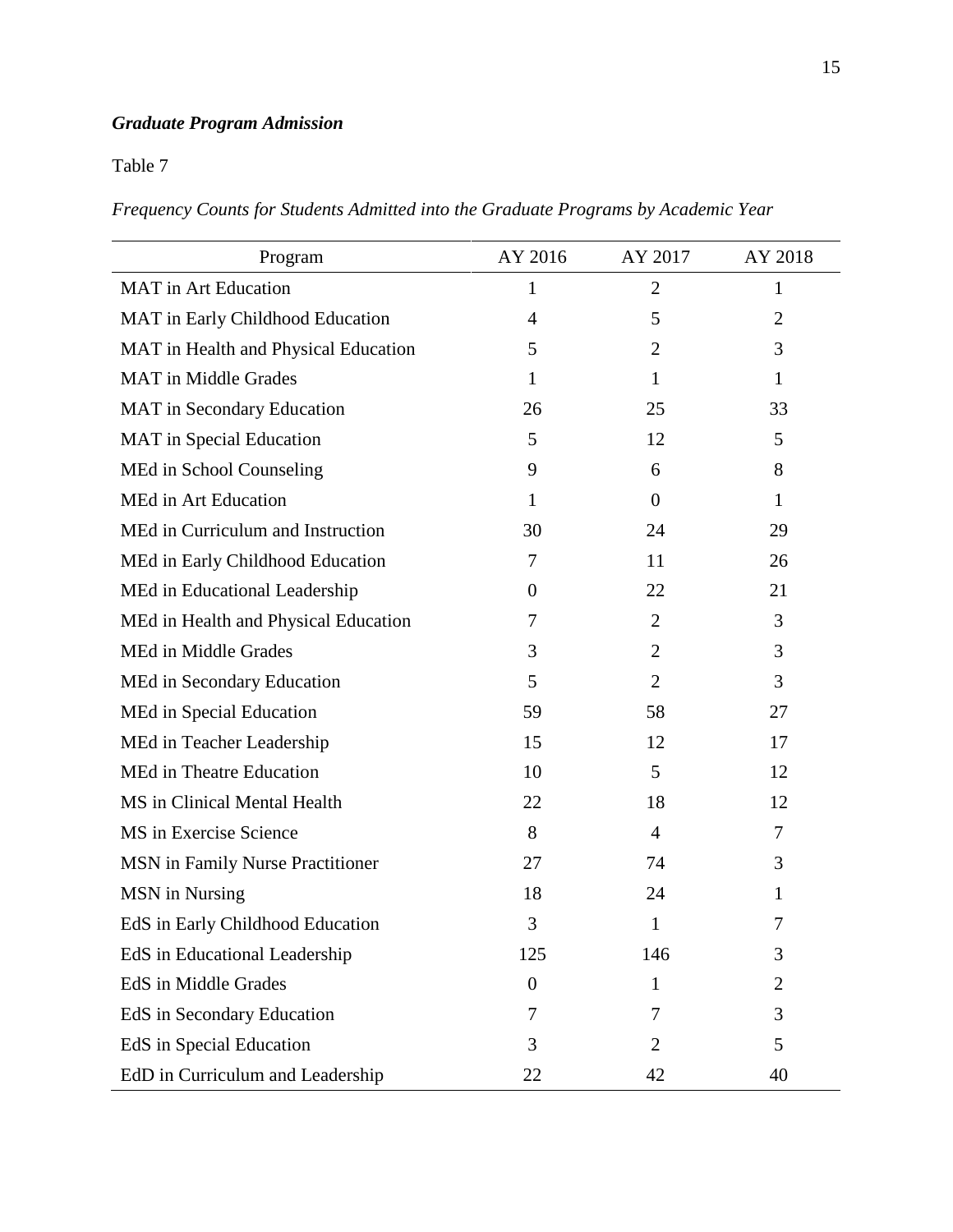Goal: Build new relationships and expand existing relationships with prospective students and stakeholders in order to increase COEHP program enrollment.

\*indicates actionable items that are implemented currently.

#### **Objective 1.1: Improve customer experience and College visibility.**

- Action 1.1a: Clarify roles and responsibilities for faculty and staff member regarding routine website updates and email responses. (in-kind)
- Action 1.1b: Increase presence of faculty and staff at community and sporting events (e.g., Homecoming and Winter Fest). (in-kind)

Action 1.1c: Identify point of contact to oversee College recruitment efforts. (in-kind)

### **Objective 1.2: Increase communication with Discovery Days registrants.**

- Action 1.2a for all undergraduate and graduate programs: Send a personalized email from faculty or staff members through the CRM to each Discovery Days registrants at least 3 days prior to the scheduled event. (in-kind)
- Action 1.2b for all undergraduate and graduate programs: Send a personalized letter from faculty or staff members to each Discovery Days registrant who did not attend within 5 business days after the scheduled event. (in-kind)
- [Action1.2c](https://Action1.2c) for all undergraduate and graduate programs: Connect via social media (e.g., Facebook, Twitter, Instagram, or mobile app) with each Discovery Day registrant who did not attend within 5 business days after the scheduled event (i.e., send an updated video from Cody). (in-kind)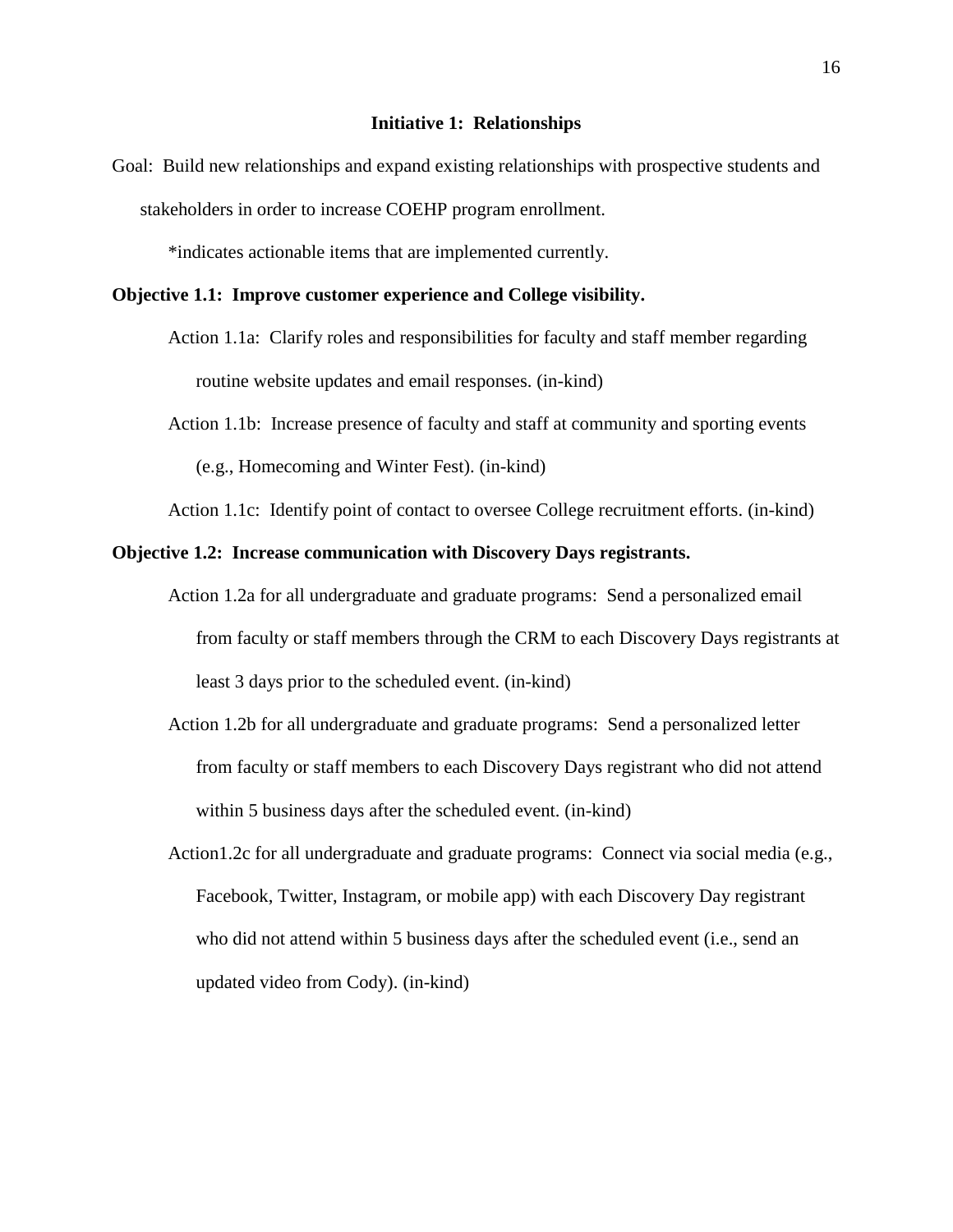- **Objective 1.3: Increase the diversity of the admitted pool of undergraduate and graduate applicants.** 
	- Action 1.3a for all undergraduate and graduate programs: Develop television and radio advertisements using students from the COA's Department of Communications to be aired on YouTube and WCUG Radio. (\$200)
	- Action 1.3b for all undergraduate and graduate programs: Explore opportunities for increasing COEHP's presence on social media (e.g., Facebook, Twitter, and Instagram). (in-kind)
	- Action 1.3c for all undergraduate and graduate programs: Engage with the CSU admissions Instagram account. (in-kind with CSU admissions)
	- Action 1.3d for all undergraduate and graduate programs: Design two eye-catching recruitment booths for career fairs and other recruitment events. (\$300 each)
	- Action 1.3e for all undergraduate and graduate programs: Send recruitment materials to Columbus State University Military Enrollment at Fort Benning (in-kind with CSU admissions).
	- Action 1.3f for RN to BSN program and graduate nursing programs: Advertise in *Georgia Nursing* Newsletter at least one time per academic year. (\$910.88 for a 3" square color ad)
	- Action 1.3g for RN to BSN program and graduate nursing programs: Participate in education weeks at Emory, WellStar, and Piedmont hospital groups. (travel funds & freebies)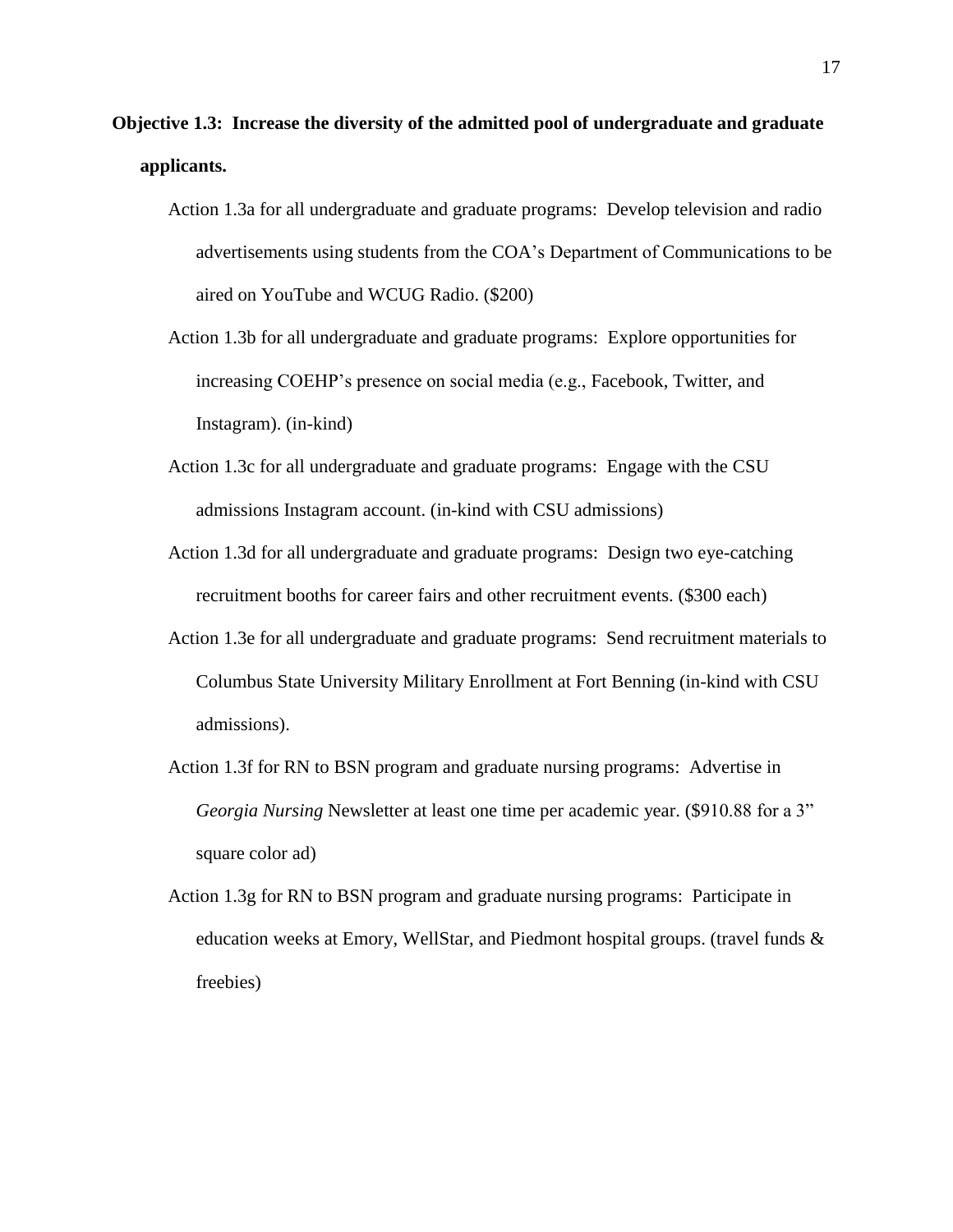- Action 1.3h for RN to BSN program: Present to associate degree students in nursing and early childhood at Columbus Technical College and Chattahoochee Valley Community College. (travel funds & freebies)
- Action 1.3i for graduate education programs: Advertise in *PAGE One* Magazine at least one time per academic year. (\$1,200 for 1/3-page color ad)

Action 1.3j for all undergraduate programs: Attend one counselor session breakfast within the local area and the metro-Atlanta area at least one time per academic. (travel funds & freebies)

\*Action 1.3k for all undergraduate education programs: Attend recruitment events sponsored by the Professional Association of Georgia Educators. (in-kind)

# **Objective 1.4: Increase recruitment activities with targeted primary and secondary feeder schools.**

- Action 1.4a for all undergraduate and graduate programs: Develop and professional print a one-page recruitment/marketing flyer for distribution using students from the TCOB's Department of Management and Marketing. (\$500 for development and \$500 for printing each academic year)
- Action 1.4b for graduate education programs: Provide a box of food "goodies" to faculty and staff at least one time per academic year with CSU labels and recruitment flyers to each of the 6 targeted feeder schools. (\$150)
- Action 1.4c for all undergraduate programs: Explore the options for a Middle School Career Fair with targeted middle schools. (travel funds & freebies)
- \*Action 1.4d for undergraduate education programs: Participate in Teacher Pathway programs at Harris County, Hardaway, Northside, Spencer, Carver, Kendrick, Pacelli,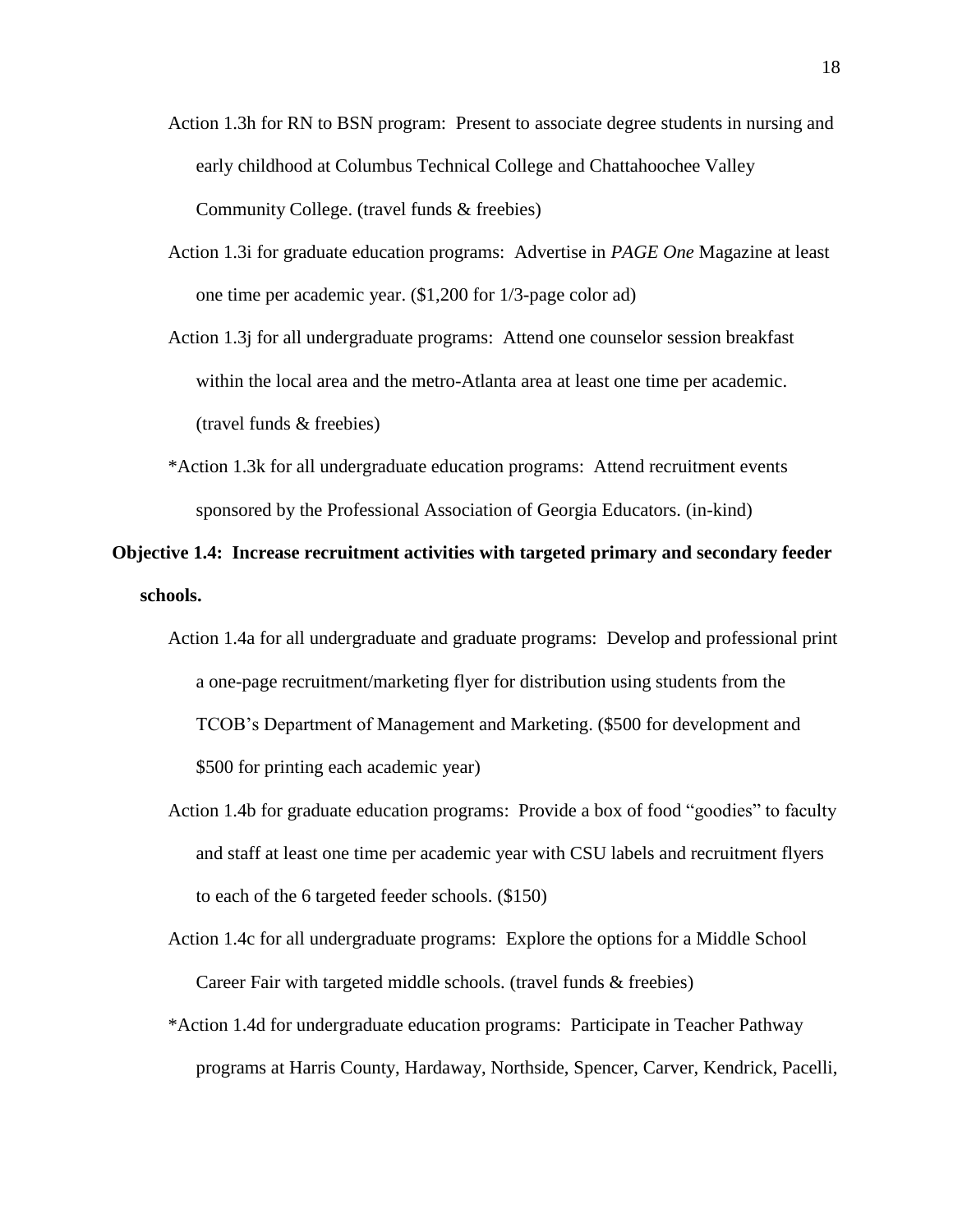and Shaw high schools (e.g., guest presentations and Go2Teach). (in-kind with Center for Quality Teaching and Learning)

Action 1.4e for undergraduate health programs: Explore participation in Healthcare Pathway programs at area high schools. (travel funds & freebies)

### **Objective 1.5: Increase contact with COEHP alumni.**

- Action 1.5a for all undergraduate programs: Host departmental "Food, Family, and Fellowship Nights" at least one time per academic year to include students and alumni. (\$1,200)
- Action 1.5b for all undergraduate and graduate programs: Explore the options for a fundraising gala to fund needs-based scholarships. (\$15,000)
- Action 1.5c for all graduate programs: Send recruitment letters to alumni regarding graduate programs within the College. (in-kind)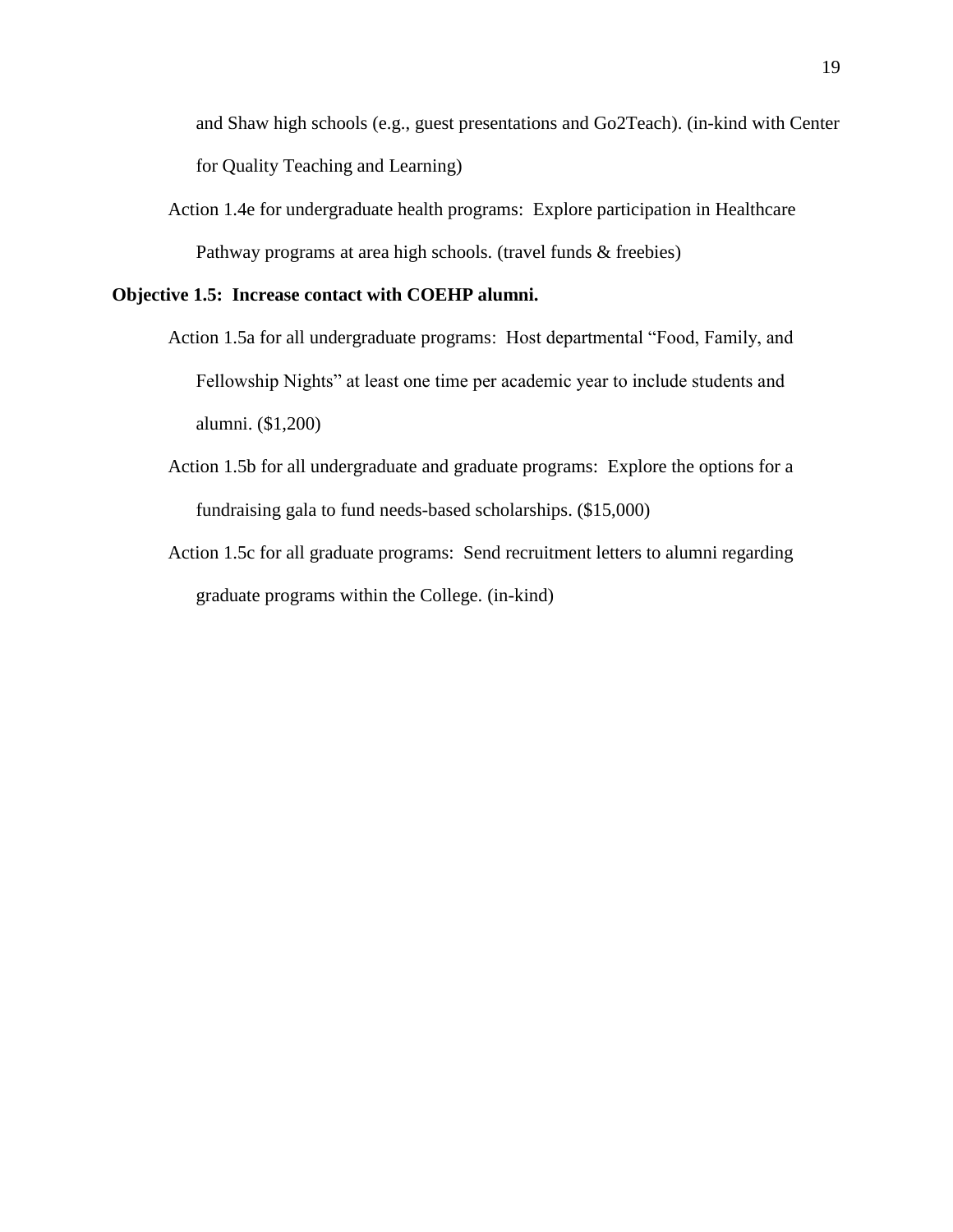#### **Initiative 2: Prospective Student Services**

Goal: Enhance on-campus and online prospective student services in order to increase COEHP program enrollment.

### **Objective 2.1: Implement a user-friendly COEHP website.**

Action 2.1a for all undergraduate and graduate programs: Update all program webpages by faculty and staff members with administrative privileges or by eQuest. (in-kind) Action 2.1b for all undergraduate and graduate programs: Redesign a COEHP website using best practices in web design. (\$5,000)

#### **Objective 2.2: Increase accessibility to Enrollment Services.**

- Action 2.2a for all graduate programs: Develop a program admission checklist for graduate students that will be emailed to prospective students, emailed to admitted students upon acceptance, and available on the program's website. (in-kind)
- Action 2.2b for all undergraduate programs: Develop a program admission checklist for undergraduate students that will be emailed to prospective students, emailed to admitted students upon acceptance, and available on the program's website. (in-kind)
- Action 2.2c for all undergraduate programs: Develop a short YouTube video about how to apply to CSU and register for classes using students from the COA's Department of Communications to be aired on YouTube and WCUG Radio. (\$100)
- Action 2.2d for all undergraduate programs: Develop a short YouTube video about how to access MyCSU and track the application progress using students from the COA's Department of Communications to be aired on YouTube and WCUG Radio. (\$100)